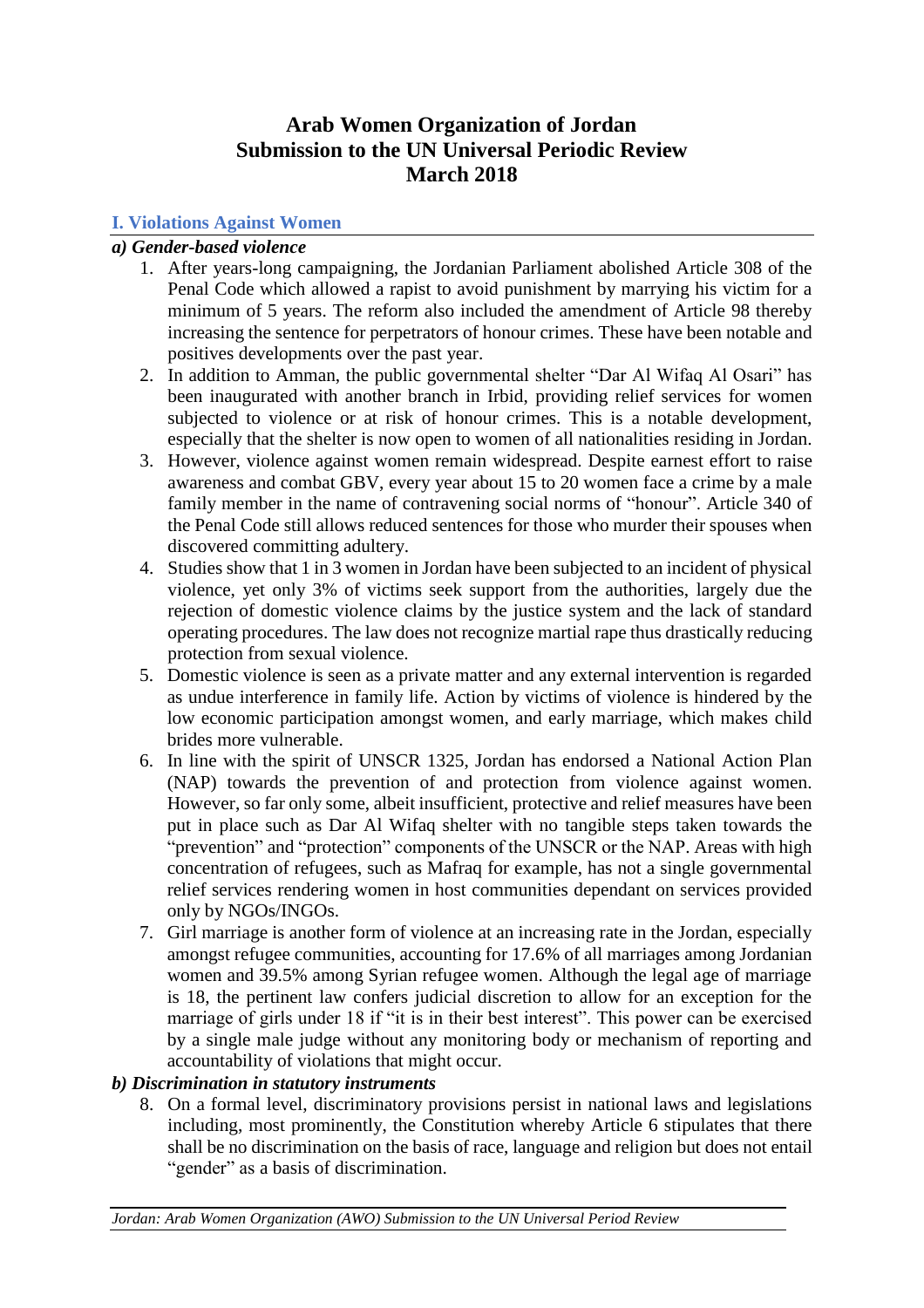- 9. The Personal Status Law (PSL) restricts women's rights on a) deciding on marriage by requiring approval from a male guardian, b) having custody over their children if they remarry and loses custody when her child becomes 7 if she's non-Muslim married to a Muslim, c) allowing for polygamy d) a husband dissolving the marriage by a simple announcement and not in a court, e) filing for divorce by imposing onerous financial prerequisites for the lawsuit, and f) receiving equal share of inheritance. None of these restrictions apply to men in the cases of marriage, custody and divorce rendering the Personal Status Law highly discriminatory against women. Furthermore, the current PSL is a temporary regulation and has not yet been enacted as a permanent law thereby raising questions as to its constitutionality.
- 10. Under the Nationality Law, nationality is defined as a blood bond derived from the father's citizenship to those born to Jordanian fathers and foreign mothers. The same law denies Jordanian women married to foreign nationals the right to pass citizenship unto their children and spouses, thereby affecting approximately 89,000 families.
- 11. Although partial rights have been granted to children of Jordanian women married to non-Jordanians in the form of "privileges" or so-called "civil rights" including access to primary and secondary education, health, real-estate ownership and a wider job spectrum, which has been regarded as a positive step, children of Jordanian mothers married to non-Jordanians still face discrimination pertaining to these civil rights. Enrolling in public education is expensive because they have to enroll in parallel programmes, enduring almost double the cost of regular students. Not only are the governmental procedures on obtaining or renewing driving license complicated, residency permit and work permit are also ambiguous and civil servants are found to be unaware that the law has changed or misinformed of the procedures.

## *c) CEDAW Reservations and SDG obligations*

- 12. Jordan maintains its reservations to articles 9 paragraph (2) and 16 paragraph 1(c), (d) and (g) of CEDAW, thereby denying the treatment of women as equal to men in rights and duties on all public and private spheres. Over the past decade since Jordan signed the convention, there has been stagnation on its provisions and the government has failed to take proactive measures towards moving closer to lifting these reservations.
- 13. The Ministry of Planning and International Cooperation (MOPIC) has submitted a voluntary report claiming that the country has "embarked on the 2030 Agenda for Sustainable Development and achieving the (SDGs)". We are concerned that the government is not seriously taking its obligations towards the achievement of the SDGs, especially Goal No. 5, as it has not taken meaningful and practical measures towards implementing the SDGs. Most prominently, women's participation in and access to elected offices by way of quota amount to 15 seats in Parliament, 25% in municipal elections and 10% in decentralization elections thus lagging far behind not only on the electoral quota target set by the 2030 Agenda (which is 50% of elected seats) but even on the target set by CEDAW provisions of (30%).

## *d) Situation of Syrian Women Refugees*

*14.* According to CARE's Annual Urban Assessment report of 2017 that analyzed the needs, coping strategies and perceptions of Syrian refugees after six years of crises, Syrian women refugees resort to harmful coping mechanisms to close the income expenditure gap largely because they are excluded from formal work. Financial constraints hinder urban Syrian women from accessing health care especially prenatal care. Serious psychosocial issues are reported impacting women, children and the elderly. Violence and gender-based violence are common. There are limited opportunities for women empowerment programs geared in particular at building life

*Jordan: Arab Women Organization (AWO) Submission to the UN Universal Period Review*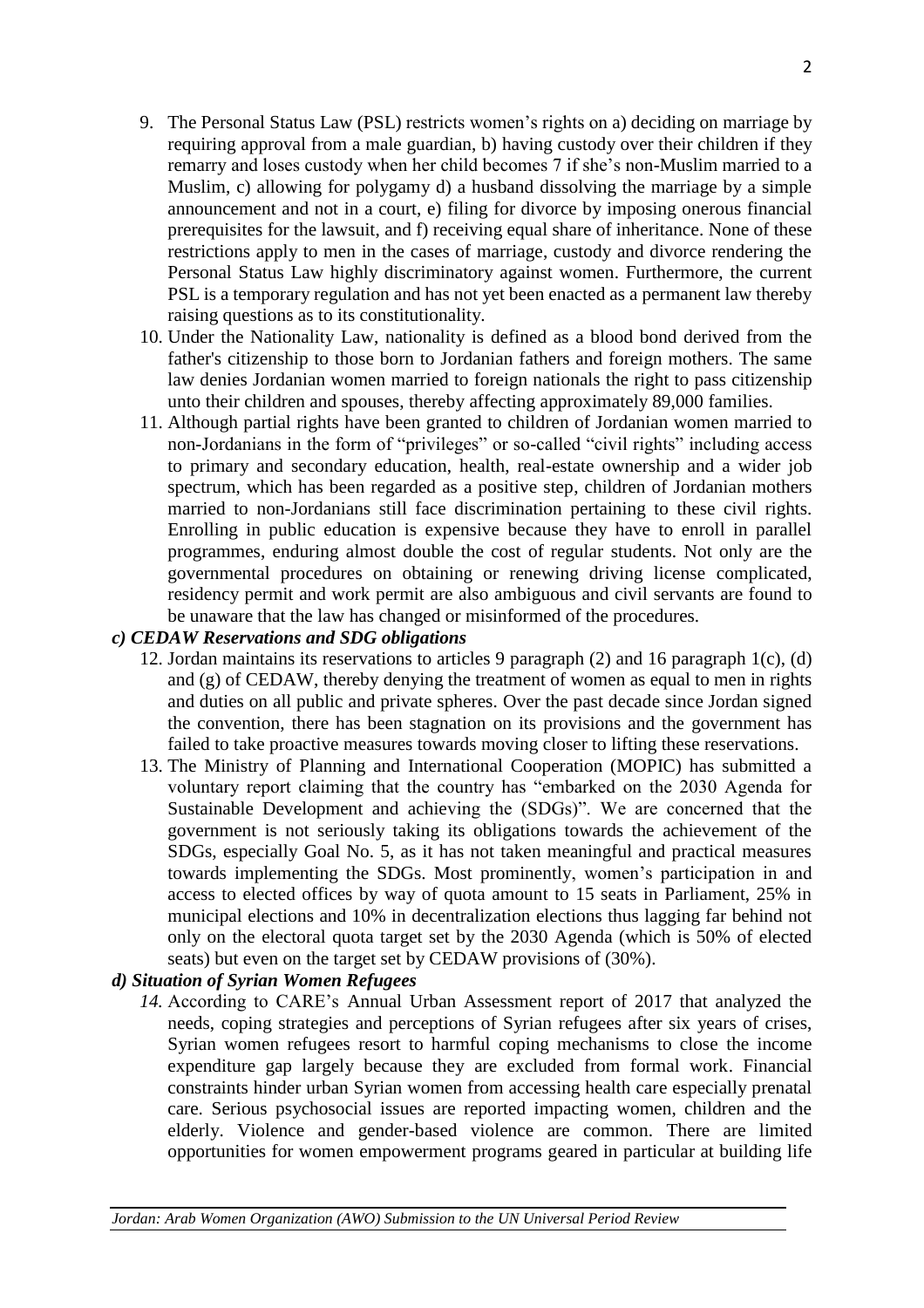skills and economic empowerment, tailored to the needs of vulnerable women such as adolescent girls, widows, and female heads of households.

*15.* Despite the agreement of the Jordan Compact in 2016 to facilitate the entry of Syrian refugees into the labour market, women refugees face significant barriers due to restricted mobility, male dominated jobs mostly opened for work permits, a disproportionate responsibility for domestic work, and a lack of opportunities deemed suitable for them in the face of restricted social norms and associated occupational segregation. However, most women – around six in ten (UN Women, 2017) – report wanting to work.

#### **II. Gender Labour Rights**

#### *a) Women's low economic participation*

- 16. The participation of women in the labour force in Jordan is one of the lowest in the world amounting to 17%, which is another major concern both on labour and women's rights fronts, despite the fact that more than 50% of university students are females. The WEF Gender Gap Report for 2017 has ranked Jordan amongst the lowest scores on gender disparity index. There are three (legal) as well as structural limitations for economic participation; 1. A key factor is income gap between men and women undertaking the same or similar work in the absence of a non-discriminatory legal framework that guarantees equal pay. Studies showed that the gender pay gap is wide in the private sector and can reach 42% in certain sectors, namely in the education sector 2. Women's ability to engage in the labour force is hindered by the absence of workplace daycares, which is a legal requirement under Article 72 of the Labour Law that is not fully enforced by the government. 3. The lack of adequate public transportation system, is yet another factor hindering women's accessibility to the workforce, reducing their labour participation and economic productivity.
- 17. The National Committee for Pay Equity (NCPE) which was established in 2011 by the (ILO) and co-chaired by the Ministry of Labour (MoL) and the Jordanian National Commission for Women (JNCW), has 15-member organizations including workers unions, chambers of commerce and trade, and professional associations. The committee is advocating for 11 articles in the Labour Law to be amended to ensure gender equality. As a result, the NCPE focused on ending pay discrimination in the private education sector and the Stand up with Teachers Campaign was founded in 2015. Earlier this month, as a result of the advocacy efforts by coalitions set up by SADAQA-an organization that advocates for women's labour rights, NCPE, JNCW and other coalitions, some labour law articles that were open for discussion received endorsement by the Parliamentary Labour Committee- however still need to be adopted by the parliament. These articles include the principles of pay equity and flexi-work arrangements, paternity leave, and removal of gender stipulation for offering daycare facilities offered for working parents regardless of gender. Demands for annulling work permits for children of Jordanian mothers married to non-Jordanians was rejected by the parliamentary committee.
- 18. The Stand up with Teachers Campaign identified two issues to address pay discrimination in the private education sector (one of the major sectors for women's employment); 1. Monthly salaries to be transferred through bank accounts or mobile wallets (to take effect in the beginning of school next year) to ensure teachers receive their minimum wage of JD 230 as most teachers still receive less than minimum wage confirming the huge gender pay gap. 2. The minimum wage was institutionalized in the Collective Bargaining Agreement (CBA) signed last year and adopted by the GoJ,

*Jordan: Arab Women Organization (AWO) Submission to the UN Universal Period Review*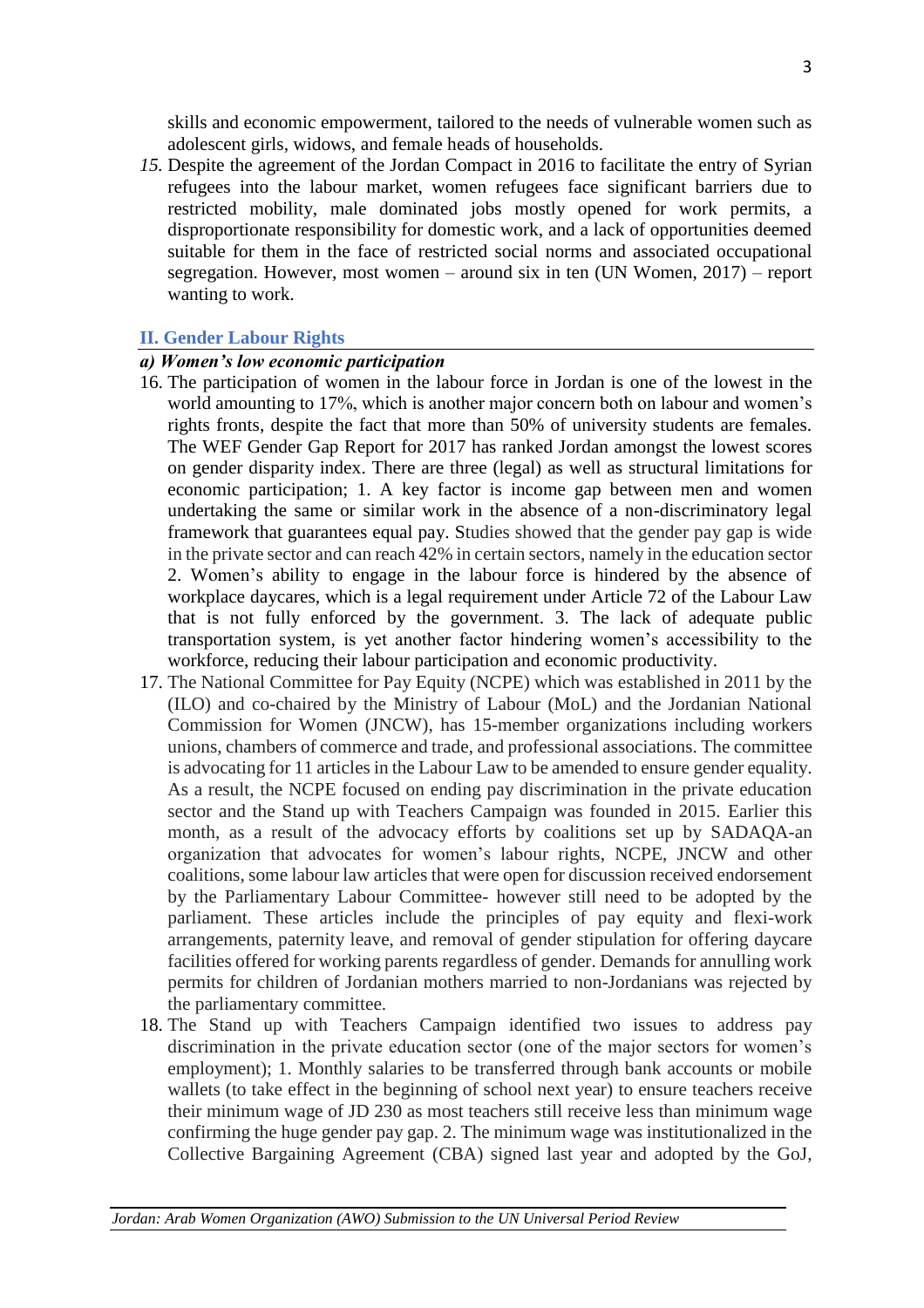however it is demanded to be increased to JD 300 equal to the minimum wage in the public sector. These two important achievements still require full enforcement by GoJ.

- *b). Migrant and Domestic workers' rights*
- 19. The conditions of migrant domestic workers are extremely worrying. Abuses, which are often under-reported, included non-payment of salaries, unsafe working conditions, long hours, document confiscation, and sometimes physical, verbal and sexual abuse. Such abuses are present both at recruitment agencies as well as at employers' households. Jordan did not ratify the Domestic Workers Convention yet and minimal efforts have been done to protect domestic workers' livelihood and basic rights such sick leaves, social security or even a normal eight-hour shift job, let alone the freedom of movement in days off and workplace after they finish work.
- 20. Jordan remains unwilling to endorse the International Convention on the Protection of the Rights of All Migrant Workers and Members of Their Families and many national legislations deny migrant workers equal labour rights including minimum wage requirements, which apply only to Jordanians. The practice of administrative detention of migrant workers is another violation of the worker's freedom and basic rights.

#### **III. Shrinking Spaces: Civil Society and Public Freedoms**

- 21. Existing barriers faced by NGO's under the Law on Societies include prohibition of engagement in political activities, thus hindering the advancement of advocacy efforts on human rights issues that are by nature inherently political. NGO's must seek approval for receiving foreign funding, or for public fundraising campaigns, which further hinders their ability to organize on large scales. Any planned assemblies require a 48-hour notice to the local authorities who may, in turn, ban or suppress gatherings on vague grounds. In 2016, the Ministry of Social Development released proposed amendments to the Law on Societies including further restrictive criteria on registration and formation as well as broader ministerial discretion on dissolution. In April 2017, the Cabinet of Ministers announced that the jurisdiction of the anti-money laundering and terrorism law extends to societies and non-profits thereby further increasing the scope of government suppression of NGO's.
- 22. While the Public Gatherings Law no longer require bodies to obtain permission to hold public assemblies and only requires notification of the event or assembly taking place, the practise of seeking permission from the Ministry of Interior (MoI) persists and the MoI continues to cancel events at its own accord. One of many examples of such undue and unconstitutional interference in 2017 include last-minute cancellation of a meeting organized by the Jordan Society for Human Rights. The most recent example of such interference took place in mid-March 2018 where the governor, acting *ultra vires*, prohibited "ARDD/Legal Aid Organization"-a prominent NGO in Jordan- from holding an event on dialogue and extremism. We are deeply troubled by the government's lack of restraint and absence of accountability towards constitutional violations committed by its ministries affecting freedom of assembly.
- 23. Noting that an increased number of citizens are resorting to engaging in grassroots campaigns that operate popularly outside the scope of an officially registered institution, and achieving positive progress towards their demands, such as "Stand with the Teachers" or "My Mother is Jordanian and her Nationality is my Right" campaigns, renders such rights-based campaigns and movements more vulnerable to suppression and crackdown by the government. We are deeply concerned about the fate of such movements and safety of their members who, in the light of frequent constitutional violations committed by governmental bodies, are taking great risks simply for advocating for basic human rights and human dignity.

*Jordan: Arab Women Organization (AWO) Submission to the UN Universal Period Review*